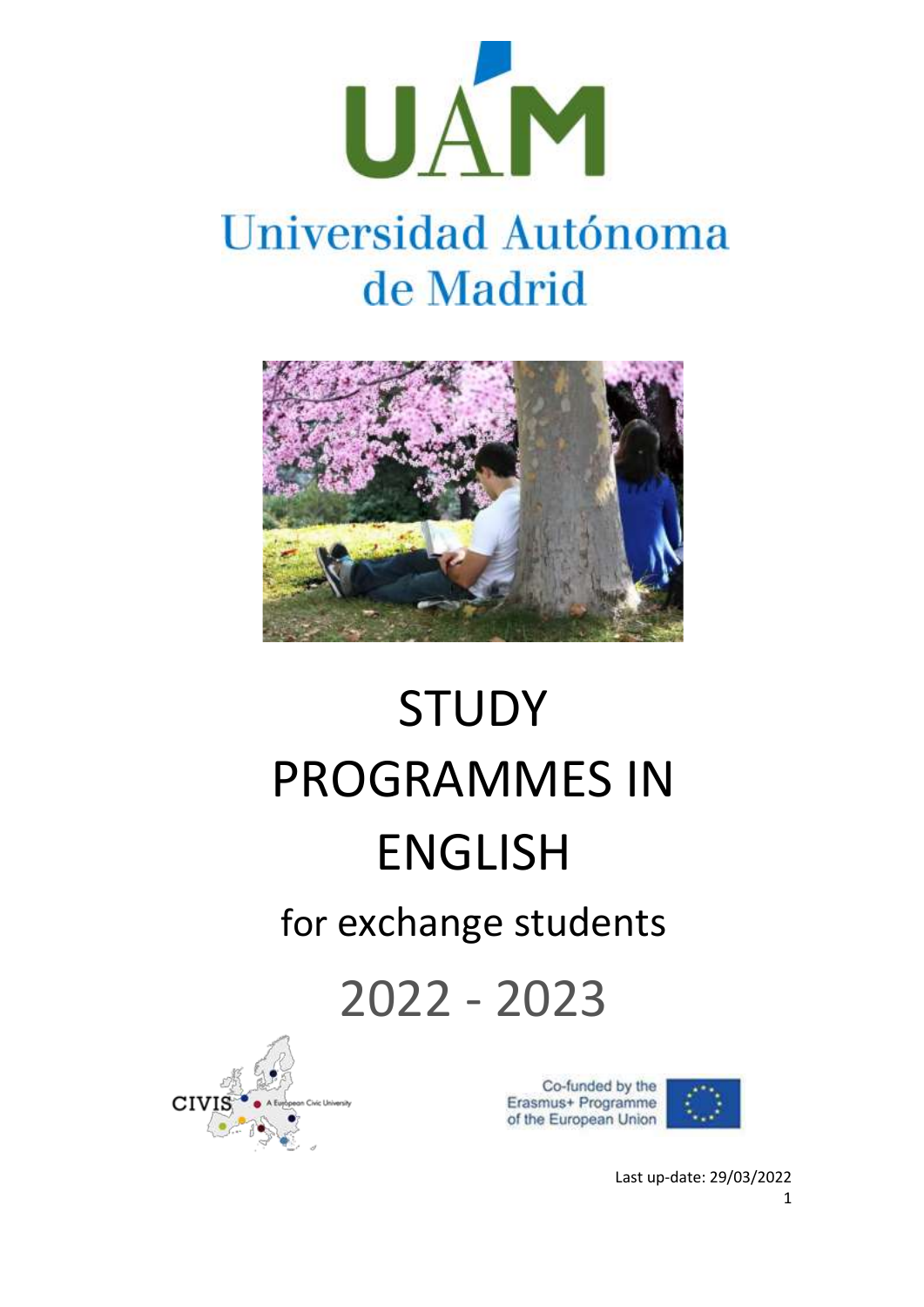#### Content

| 1. Undergraduate Study programmes in English 2022-20233 |  |
|---------------------------------------------------------|--|
|                                                         |  |
|                                                         |  |
|                                                         |  |
|                                                         |  |
|                                                         |  |
|                                                         |  |
|                                                         |  |
|                                                         |  |
|                                                         |  |
|                                                         |  |
|                                                         |  |
|                                                         |  |
|                                                         |  |
|                                                         |  |
|                                                         |  |
|                                                         |  |
|                                                         |  |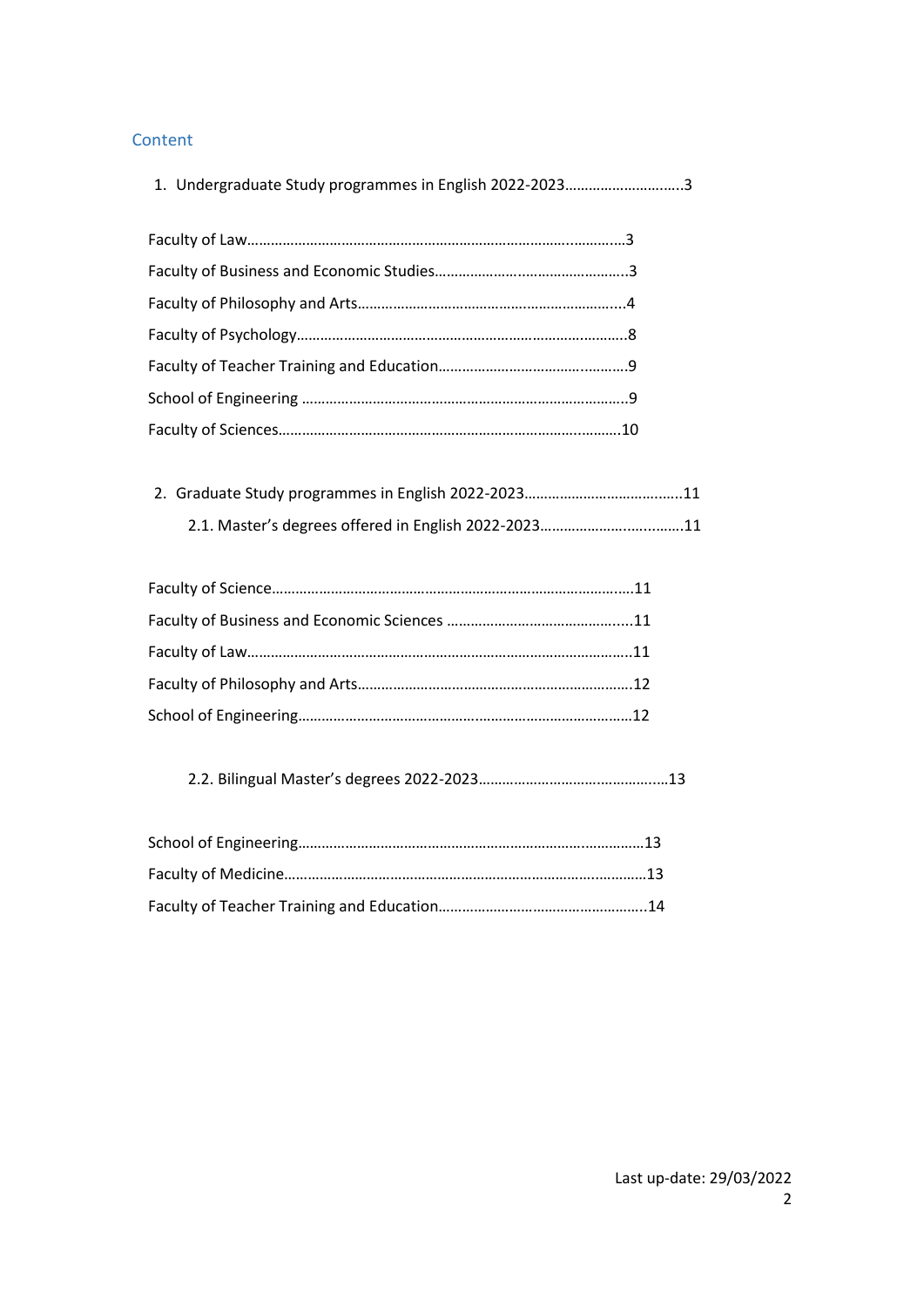1. Undergraduate Study programmes in English 2022-2023

| Faculty of Law         |                                                           |          |             |
|------------------------|-----------------------------------------------------------|----------|-------------|
| LAW (Elective courses) |                                                           |          |             |
| <b>Course Code</b>     | <b>Title</b>                                              | Semester | <b>ECTS</b> |
| 17891                  | International and European Taxation                       |          | 6           |
| 17903                  | <b>International Trade Law</b>                            |          | 6           |
| 18191                  | Seminar on Private Law II: Foundations of Comparative Law |          | 6           |
| 18192                  | Seminar on Private Law III: European Courts               |          | 6           |
|                        | Case-Law in Civil Matters                                 |          |             |

|                           | POLITICAL SCIENCE AND PUBLIC ADMINISTRATION (Elective courses) |          |             |
|---------------------------|----------------------------------------------------------------|----------|-------------|
| Course Code               | <b>Title</b>                                                   | Semester | <b>ECTS</b> |
| 17943                     | <b>Local Government and Politics</b>                           |          | 6           |
| INTERDISCIPLINARY COURSES |                                                                |          |             |
| Course Code               | <b>Title</b>                                                   | Semester | <b>ECTS</b> |
| 19432                     | Emerging Human Rights: New Issues and                          |          | 3           |
|                           | Contemporary Solutions                                         |          |             |

| <b>Faculty of Business and Economic Studies</b> |                                    |          |             |
|-------------------------------------------------|------------------------------------|----------|-------------|
|                                                 | <b>BUSINESS AND ADMINISTRATION</b> |          |             |
| <b>Course Code</b>                              | <b>Title</b>                       | Semester | <b>ECTS</b> |
| 16757                                           | <b>International Management</b>    |          | 6           |
| 16758                                           | <b>International Finance</b>       |          | 6           |
| 16759                                           | International Marketing*           |          | 6           |
| 16760                                           | International Accounting*          |          | 6           |
| 16761                                           | <b>International Taxation</b>      |          | 6           |
| 16762                                           | <b>International Economics</b>     |          | 6           |
| 16763                                           | Foreign Trade Techniques           |          | 6           |

| PHILOSOPHY, POLITICS AND ECONOMY |                                 |          |   |
|----------------------------------|---------------------------------|----------|---|
| l Course Code                    | Title                           | Semester |   |
| 17943                            | l Politics and Local Government |          | h |

| <b>ECONOMICS</b> |                                          |            |      |
|------------------|------------------------------------------|------------|------|
| l Course Code    | Title                                    | . Semester | ECTS |
| 19543            | <b>Multivariate Statistical Analysis</b> |            |      |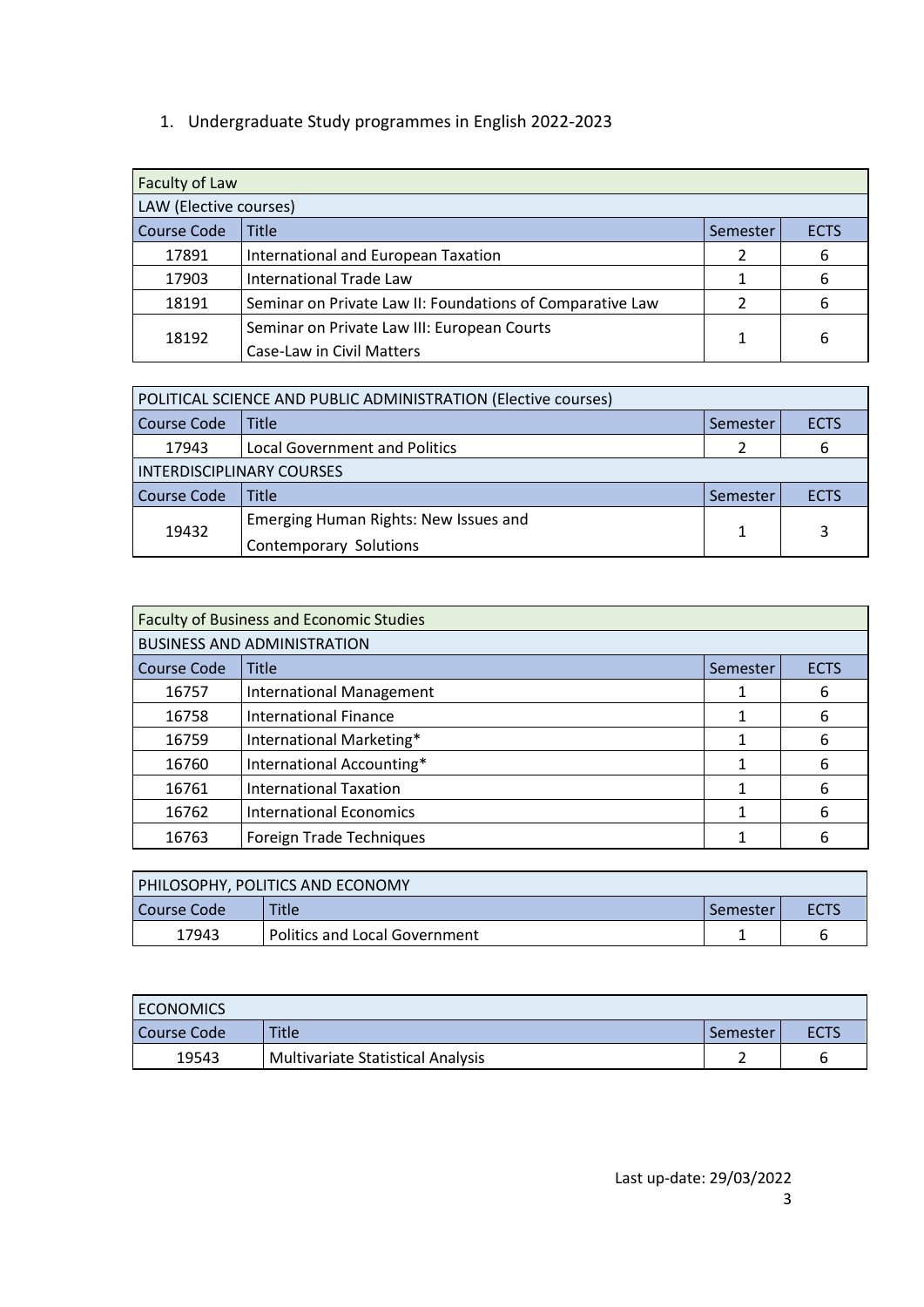| <b>ECONOMICS AND FINANCE</b> |                                                     |          |             |
|------------------------------|-----------------------------------------------------|----------|-------------|
| <b>SECOND YEAR</b>           |                                                     |          |             |
| <b>Course Code</b>           | <b>Title</b>                                        | Semester | <b>ECTS</b> |
| 18258                        | Macroeconomics I                                    |          | 6           |
| 18259                        | Macroeconomics II                                   |          | 6           |
| 18262                        | <b>Statistical Theory for Economics and Finance</b> |          | 9           |
| 18264                        | <b>Financial Instruments Accounting</b>             |          | 6           |
| 18265                        | <b>Public Sector Economics</b>                      |          | 6           |
| 18256                        | <b>Economic and Financial History</b>               |          |             |

| <b>THIRD YEAR</b>  |                                           |          |             |
|--------------------|-------------------------------------------|----------|-------------|
| <b>Course Code</b> | <b>Title</b>                              | Semester | <b>ECTS</b> |
| 18267              | Theory and Instruments of Monetary Policy |          | 9           |
| 18268              | <b>Advanced Microeconomics</b>            |          | 9           |
| 18269              | <b>Derivative Markets</b>                 |          | 6           |
| 18271              | Econometrics I                            |          | 6           |
| 18272              | Econometrics II                           |          | 6           |
| 18266              | <b>Dynamic Macroeconomics</b>             |          |             |

| I FOURTH YEAR |                              |          |      |
|---------------|------------------------------|----------|------|
| l Course Code | <b>Title</b>                 | Semester | ECTS |
| 18275         | International Macroeconomics |          |      |

| Faculty of Philosophy and Arts                                                                   |                                                       |                          |             |
|--------------------------------------------------------------------------------------------------|-------------------------------------------------------|--------------------------|-------------|
| (These courses are EXCLUSIVELY for International Students accepted by the Faculty of Philosophy) |                                                       |                          |             |
| <b>ENGLISH STUDIES</b>                                                                           |                                                       |                          |             |
| <b>SECOND YEAR</b>                                                                               |                                                       |                          |             |
| <b>Course Code</b>                                                                               | <b>Title</b>                                          | Semester                 | <b>ECTS</b> |
| 17264                                                                                            | English Language: Phonetics I                         | 1                        | 6           |
| 17265                                                                                            | English Language III                                  | 1                        | 6           |
| 17266                                                                                            | Literature and Culture of English-Speaking            | 1                        | 6           |
|                                                                                                  | Countries: The 19th Century I                         |                          |             |
| 17267                                                                                            | The Enlightenment in English and American             | 1                        | 6           |
|                                                                                                  | Literature                                            |                          |             |
| 17268                                                                                            | English Language: Phonetics II                        | $\overline{2}$           | 6           |
| 17269                                                                                            | English Language: Grammar I                           | 2                        | 6           |
| 17270                                                                                            | Written and Oral Comprehension and Production in a    | $\overline{\mathcal{L}}$ | 6           |
|                                                                                                  | Foreign Language (English)                            |                          |             |
| 17272                                                                                            | Literature and Culture of English-Speaking Countries: | 2                        | 6           |
|                                                                                                  | The 19th Century II                                   |                          |             |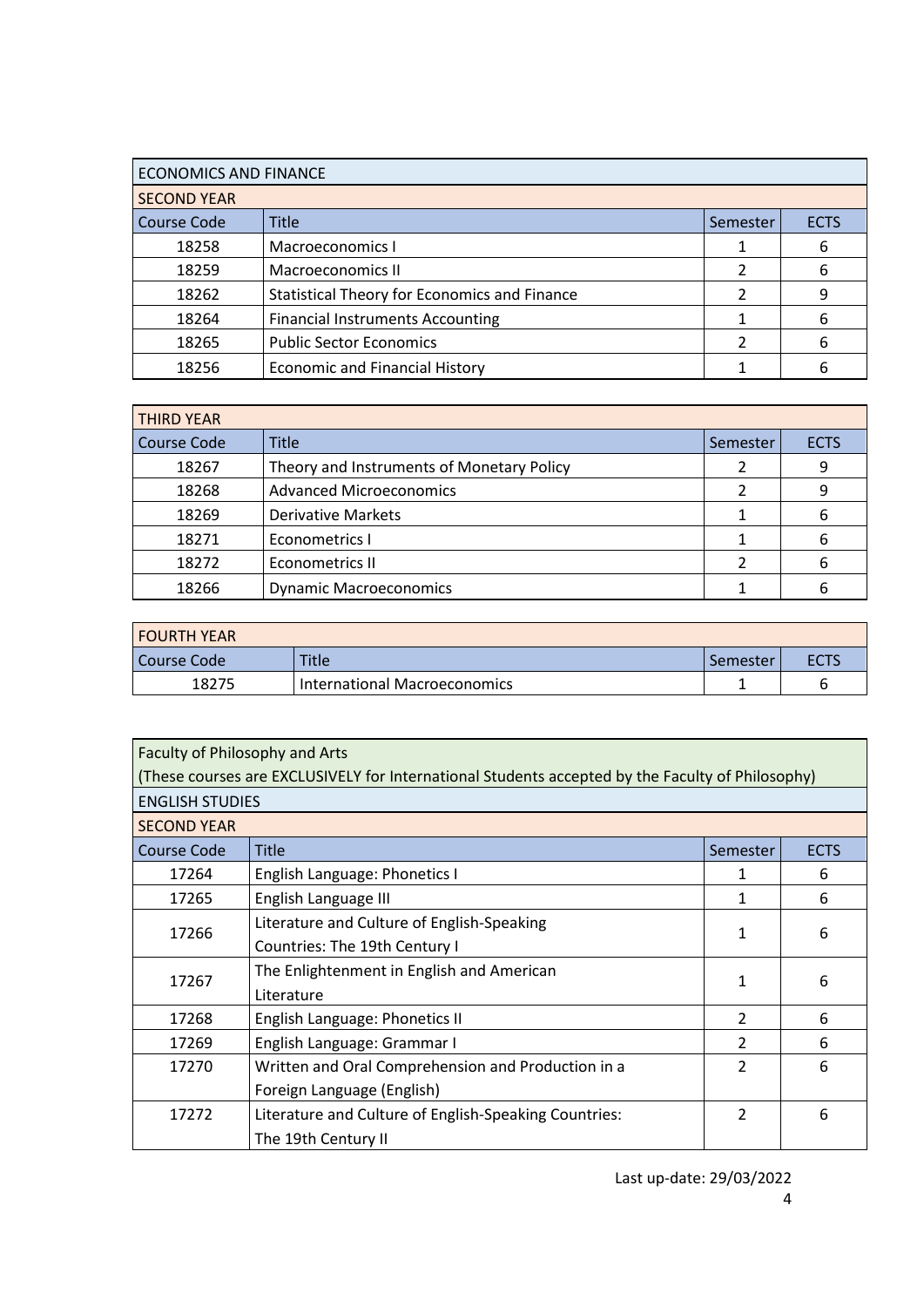| <b>THIRD YEAR</b>  |                                                   |                |             |
|--------------------|---------------------------------------------------|----------------|-------------|
| <b>Course Code</b> | <b>Title</b>                                      | Semester       | <b>ECTS</b> |
| 17285              | English Language: change and variation I          | 1              | 6           |
| 17286              | Languages in Communicative Contexts I:            | 1              | 6           |
|                    | Semantics and Pragmatics of the English Language  |                |             |
| 17287              | English Language IV                               | $\overline{2}$ | 6           |
| 17288              | From the Middle Ages to the Renaissance in        | 1              | 6           |
|                    | English Literature                                |                |             |
| 17289              | Literature and Culture of the English-Speaking    | 1              | 6           |
|                    | <b>Countries: Modernism</b>                       |                |             |
| 17290              | English Language: change and variation II         | $\mathcal{P}$  | 6           |
| 17291              | Languages in Communicative Contexts II:           | $\mathfrak{p}$ |             |
|                    | Pragmatics and Discourse Analysis in English      |                | 6           |
| 17292              | English Language: Grammar II                      | 1              | 6           |
| 17293              | From Renaissance to Baroque in English Literature | $\overline{2}$ | 6           |
| 17294              | Literature and culture of the English-Speaking    | $\overline{2}$ | 6           |
|                    | Countries: Postmodernism                          |                |             |
| 17295              | End-of-degree Project                             | 2              | 6           |

| I FOURTH YEAR |                                     |          |             |
|---------------|-------------------------------------|----------|-------------|
| l Course Code | l Title                             | Semester | <b>ECTS</b> |
| 17321         | I ENGLISH LANGUAGE REINFORCEMENT I  |          | ь           |
| 17322         | l ENGLISH LANGUAGE REINFORCEMENT II |          | h           |

| <b>ELECTIVE COURSES</b> |                                                               |                |             |
|-------------------------|---------------------------------------------------------------|----------------|-------------|
| <b>Course Code</b>      | <b>Title</b>                                                  | Semester       | <b>ECTS</b> |
| 17296                   | Acquisition of English as a Foreign Language                  | 1              | 6           |
| 17297                   | Teaching English as a Foreign Language                        | $\overline{2}$ | 6           |
| 17299                   | Comparative Linguistics: English - Spanish                    | $\mathbf{1}$   | 6           |
| 17300                   | <b>Intercultural Pragmatics</b>                               | $\overline{2}$ | 6           |
| 17301                   | Applications of Discourse Analysis to the English Language    | $\overline{2}$ | 6           |
| 17302                   | Information and Communication Technology                      | 1              | 6           |
| 17303                   | Lexis and Word Formation in English                           | $\overline{2}$ | 6           |
| 17304                   | English as a Foreign Language in the context of Globalisation | $\overline{2}$ | 6           |
| 17309                   | Intercultural and Postcolonial Literatures in English         | $\overline{2}$ | 6           |
| 17310                   | English Literature and the Media                              | 1              | 6           |
| 17311                   | Non-Canonical Literatures in English                          | $\overline{2}$ | 6           |
| 17312                   | Literature and Gender in English                              | 1              | 6           |
| 17315                   | <b>Multicultural Literature</b>                               | 1              | 6           |
| 17317                   | Medieval Literature, Popular Culture and Folklore             | $\mathcal{P}$  | 6           |
| 17318                   | Angloamerican Literary Criticism                              |                | 6           |
| 17319                   | Techniques and Languages in English Narrative                 | 1              | 6           |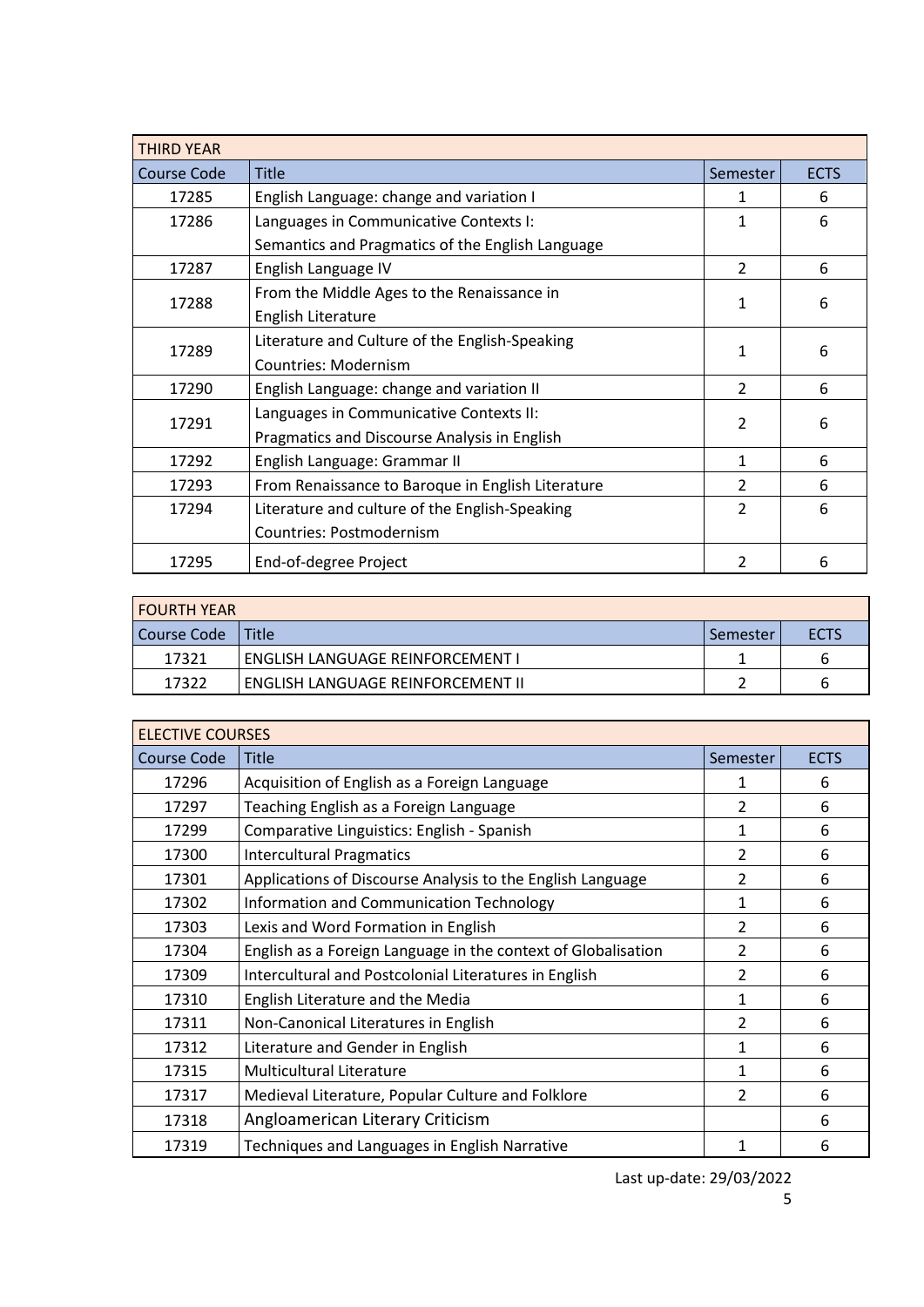| MODERN LANGUAGE, CULTURE AND COMMUNICATION |                                                          |   |   |  |
|--------------------------------------------|----------------------------------------------------------|---|---|--|
| <b>SECOND YEAR</b>                         |                                                          |   |   |  |
| <b>Course Code</b>                         | <b>Title</b><br><b>ECTS</b><br>Semester                  |   |   |  |
| 17357                                      | First Language 3 (English)                               |   | 6 |  |
| 17360                                      | Second Language 3 (English)                              |   | 6 |  |
| 17368                                      | Literature and Culture of the First Language 1 (English) |   | 6 |  |
| 17371                                      | First Language 4 (English)                               | າ | 6 |  |
| 17374                                      | Second Language 4 (English)                              |   | 6 |  |
| 17382                                      | Literature and Culture of the First Language 2 (English) |   | 6 |  |

| <b>THIRD YEAR</b>  |                                                           |                |             |
|--------------------|-----------------------------------------------------------|----------------|-------------|
| <b>Course Code</b> | <b>Title</b>                                              | Semester       | <b>ECTS</b> |
| 17934              | Language in Communicative Contexts 1 (English)            |                | 6           |
| 17935              | Language in Communicative Contexts 2 (English)            | 2              | 6           |
| 17387              | First Language 5 (English)                                |                | 6           |
| 17390              | Second Language 5 (English)                               |                | 6           |
| 17398              | Literature and Culture of the First Language 3 (English)  |                | 6           |
| 17401              | Literature and Culture of the Second Language 1 (English) |                | 6           |
| 17409              | First Language 6 (English)                                | $\mathcal{P}$  | 6           |
| 17412              | Second Language 6 (English)                               | $\mathcal{P}$  | 6           |
| 17420              | Literature and Culture of the First Language 4 (English)  | $\mathfrak{p}$ | 6           |
| 17423              | Literature and Culture of the Second Language 2 (English) | 2              | 6           |

| <b>FOURTH YEAR</b> |                            |          |             |
|--------------------|----------------------------|----------|-------------|
| Course Code        | Title                      | Semester | <b>ECTS</b> |
| 17432              | First Language 7 (English) |          | h           |
| 17435              | First Language 8 (English) |          | h           |

| <b>ELECTIVE COURSES</b> |                                                              |          |             |
|-------------------------|--------------------------------------------------------------|----------|-------------|
| <b>Course Code</b>      | Title                                                        | Semester | <b>ECTS</b> |
| 17475                   | English as an international Language                         | 2        | 6           |
| 17480                   | Information and Communication Technologies                   |          | 6           |
| 19406                   | Language Teaching (English)                                  |          | 6           |
| 19410                   | Postcolonial Literatures, Cultures and Identities in English | 2        | 6           |
| 19412                   | Comparative Linguistics (English - Spanish)                  |          | 6           |
| 19416                   | Main Language Skills 1 (English)                             |          | 6           |
| 19419                   | Main Language Skills 2 (English)                             |          |             |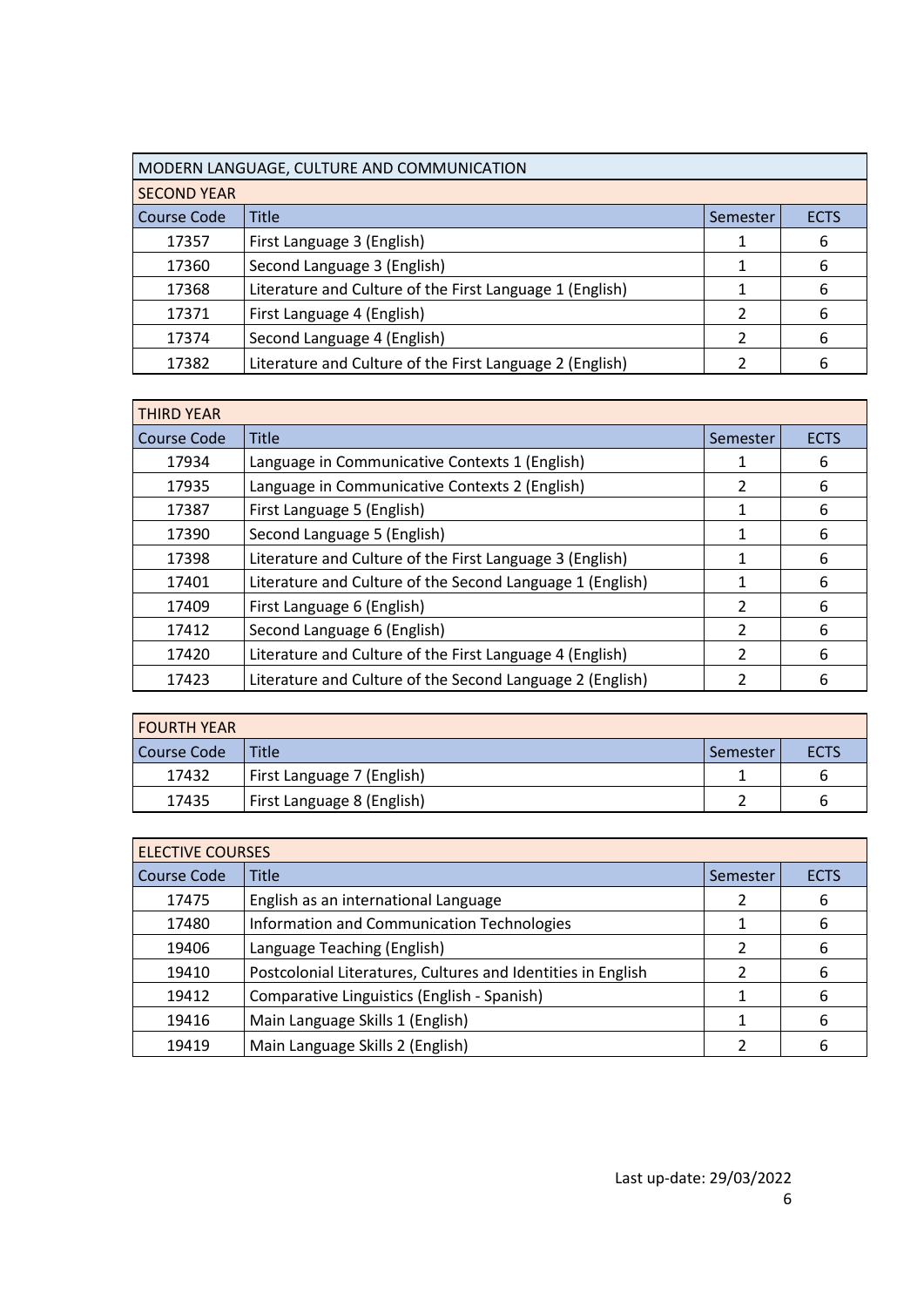| <b>TRANSLATION AND INTERPRETING</b> |                                                   |               |             |
|-------------------------------------|---------------------------------------------------|---------------|-------------|
| <b>SECOND YEAR</b>                  |                                                   |               |             |
| <b>Course Code</b>                  | Title                                             | Semester      | <b>ECTS</b> |
| 18027                               | Language and Civilization B3: English             |               | 6           |
| 18029                               | Language and Civilization C3: English             |               | 6           |
| 18035                               | Language and Civilization B4: English             | $\mathcal{L}$ | 6           |
| 18037                               | Language and Civilization C4: English             | $\mathcal{L}$ | 6           |
| 18041                               | Language B General Translation B2: English        | 2             | 6           |
| 18083                               | Language D2 English                               | 2             | 6           |
| 18091                               | Language and Civilization B6 (English)            | 2             | 6           |
| 18093                               | Language and Civilization C6 (English)            | 2             | 6           |
| 19589                               | INTRODUCCION A LA INTERPRETACIÓN LENGUA B: INGLÉS |               | 6           |

| <b>THIRD YEAR</b>  |                                             |          |             |
|--------------------|---------------------------------------------|----------|-------------|
| <b>Course Code</b> | <b>Title</b>                                | Semester | <b>ECTS</b> |
| 18053              | Language C General Translation C2 (English) |          | 6           |
| 18061              | Language D1 (English)                       |          | 6           |
| 18069              | Language and Civilization B5 (English)      |          | 6           |
| 18071              | Language and Civilization C5 (English)      |          | ь           |

| <b>FOURTH YEAR (Elective courses)</b>    |                       |  |  |
|------------------------------------------|-----------------------|--|--|
| Title<br>Course Code<br>ECTS<br>Semester |                       |  |  |
| 18139                                    | Language D3 (English) |  |  |

| <b>HISPANIC STUDIES / HISTORY</b> |                               |            |             |  |
|-----------------------------------|-------------------------------|------------|-------------|--|
| <b>SECOND YEAR</b>                |                               |            |             |  |
| Course Code                       | Title                         | l Semester | <b>ECTS</b> |  |
| 17528                             | Second Language III (English) |            | n           |  |

| <b>THIRD YEAR</b> |                               |          |             |
|-------------------|-------------------------------|----------|-------------|
| Course Code       | <b>Title</b>                  | Semester | <b>ECTS</b> |
| 17549             | 'Second Language IV (English) |          |             |

| INTERNATIONAL STUDIES |                                                           |          |             |
|-----------------------|-----------------------------------------------------------|----------|-------------|
| <b>FIRST YEAR</b>     |                                                           |          |             |
| Course Code           | <b>Title</b>                                              | Semester | <b>ECTS</b> |
| 19137                 | Introduction to International Politics: Actors and Themes |          | 6           |
| 19140                 | The First Globalization, 15th-18th Centuries              |          | 6           |
| 19145                 | The Birth of the Modern World                             |          | 6           |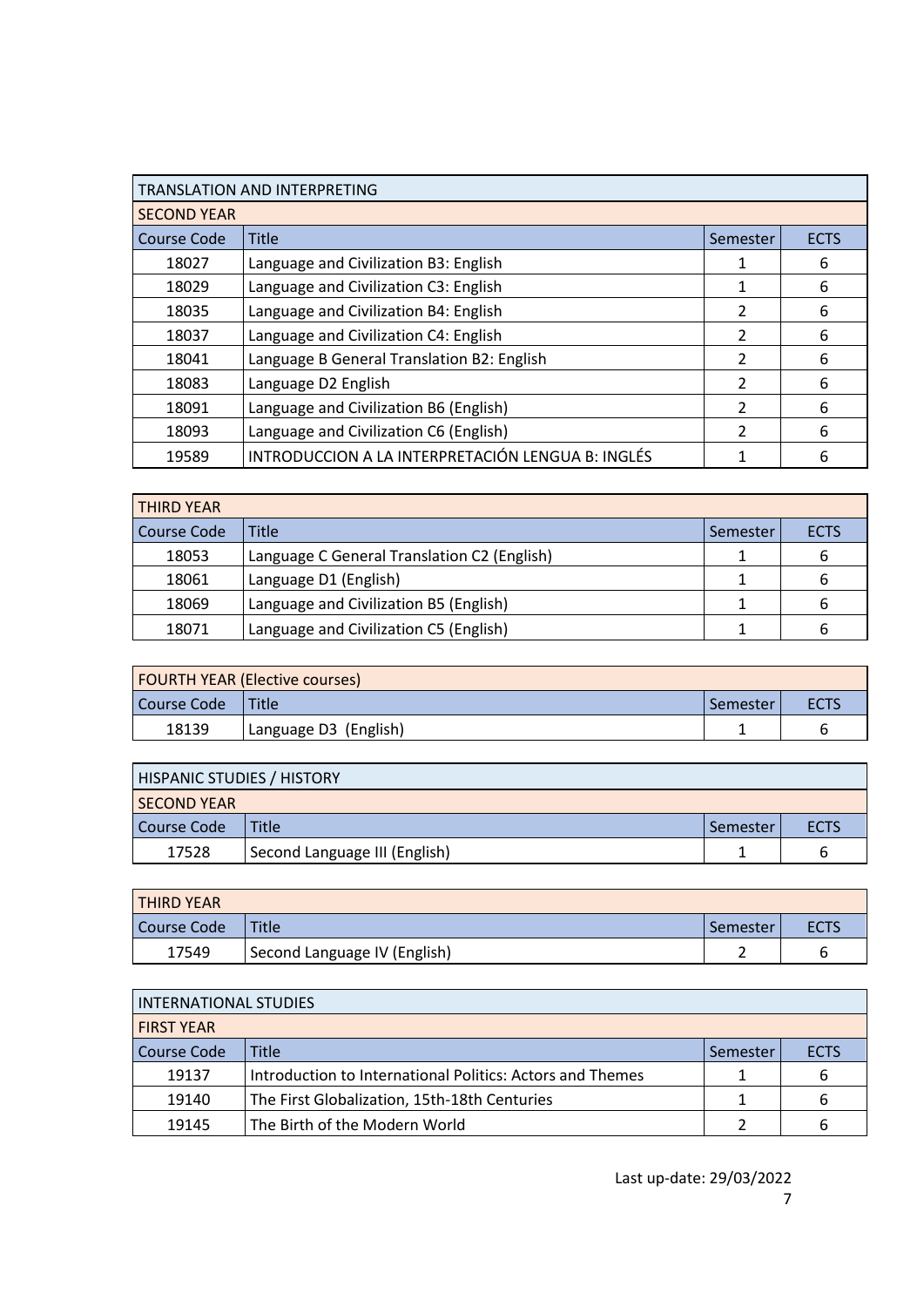| <b>SECOND YEAR</b> |                                                                         |          |             |
|--------------------|-------------------------------------------------------------------------|----------|-------------|
| Course Code        | Title                                                                   | Semester | <b>ECTS</b> |
| 19150              | History of the Twentieth Century (group 220)                            |          | b           |
| 19155              | Art and Globalization (group 220)                                       |          | ь           |
| 19156              | History of International Relations in a Globalized World<br>(group 220) |          | 6           |

| <b>THIRD YEAR</b> |                                                               |          |             |
|-------------------|---------------------------------------------------------------|----------|-------------|
| Course Code       | <b>Title</b>                                                  | Semester | <b>ECTS</b> |
| 19161             | Europe and the Americas: A Historical Perspective (group 320) |          | b           |
| 19162             | Issues in International Politics Today (group 320)            |          | ь           |
| 19163             | Geography of Population and inequality (group 320)            |          | 6           |
| 19164             | Early Modern and Modern Political Thought (group 320)         |          | ь           |

| <b>ELECTIVE COURSES</b> |                                                          |          |             |
|-------------------------|----------------------------------------------------------|----------|-------------|
| Course Code             | l Title                                                  | Semester | <b>ECTS</b> |
| 19182                   | The United States of America as a Global Power           |          |             |
| 19185                   | Human Rights: Contemporary Issues                        |          |             |
| 19187                   | The Legacy of Classical World on International Relations |          | h           |

| <b>Faculty of Psychology</b> |                                                            |          |             |
|------------------------------|------------------------------------------------------------|----------|-------------|
| <b>PSYCHOLOGY</b>            |                                                            |          |             |
| FIRST YEAR[4]                |                                                            |          |             |
| <b>Course Code</b>           | <b>Title</b>                                               | Semester | <b>ECTS</b> |
| 17965                        | History of Psychology, Science and Profession (Group 140)  |          | 6           |
| 17969                        | Psychology of Affective and Social Development (Group 140) | 2        | 6           |
| 17971                        | Psychosocial Basis of Human Behaviour (Group 140)          | 2        | 6           |
| <b>SECOND YEAR</b>           |                                                            |          |             |
| Course Code                  | <b>Title</b>                                               | Semester | <b>ECTS</b> |
| 18152                        | Data Analysis II (group 240)                               | 1        | 6           |
| <b>THIRD YEAR</b>            |                                                            |          |             |
| <b>Course Code</b>           | <b>Title</b>                                               | Semester | <b>ECTS</b> |
| 18160                        | Knowledge Acquisition (Group 340)                          | 1        | 6           |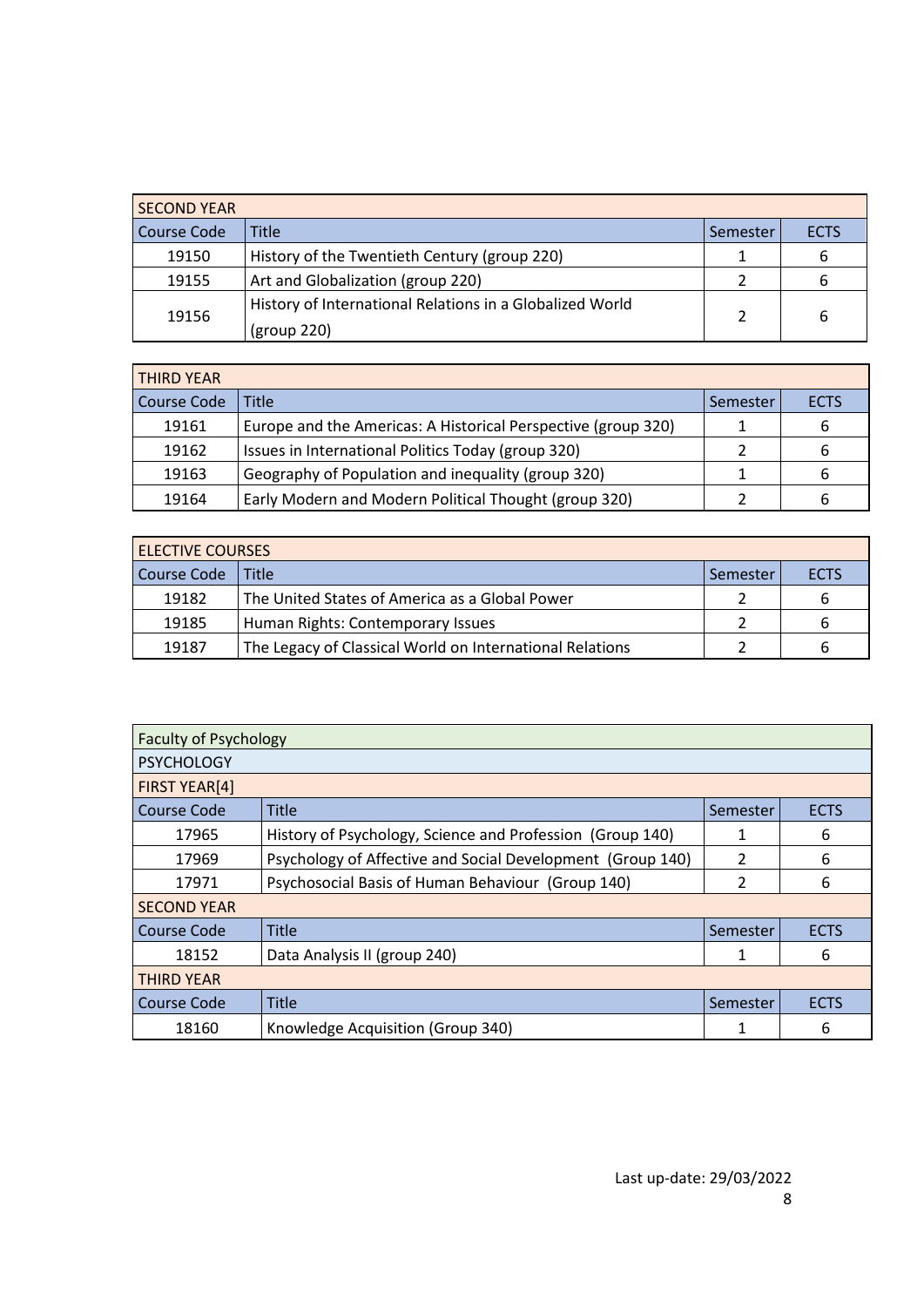| <b>Faculty of Teacher Training and Education</b> |                              |          |             |  |
|--------------------------------------------------|------------------------------|----------|-------------|--|
| PRIMARY EDUCATION                                |                              |          |             |  |
| <b>ELECTIVE COURSES</b>                          |                              |          |             |  |
| Course Code                                      | <b>Title</b>                 | Semester | <b>ECTS</b> |  |
| 17093                                            | Second language I (English)  |          | 6           |  |
| 17108                                            | Second language II (English) |          | ь           |  |

| DOUBLE DEGREE IN PRIMARY EDUCATION AND INFANT EDUCATION |                             |          |      |  |
|---------------------------------------------------------|-----------------------------|----------|------|--|
| <b>ELECTIVE COURSES</b>                                 |                             |          |      |  |
| Course Code                                             | Title                       | Semester | ECTS |  |
| 17009                                                   | Second Language I (English) |          |      |  |
| 17015                                                   | Second Language I (English) |          |      |  |

| <b>NURSERY EDUCATION</b> |                                  |          |             |  |
|--------------------------|----------------------------------|----------|-------------|--|
| <b>ELECTIVE COURSES</b>  |                                  |          |             |  |
| <b>Course Code</b>       | Title                            | Semester | <b>ECTS</b> |  |
| 17060                    | English Language III             |          |             |  |
| 17061                    | Teaching English I               |          |             |  |
| 17062                    | <b>Teaching English II</b>       |          |             |  |
| 17063                    | Children's Literature In English |          |             |  |

| School of Engineering            |                                         |          |             |  |
|----------------------------------|-----------------------------------------|----------|-------------|--|
| COMPUTER SCIENCE AND ENGINEERING |                                         |          |             |  |
| <b>SECOND YEAR</b>               |                                         |          |             |  |
| Course Code                      | Title                                   | Semester | <b>ECTS</b> |  |
| 19954                            | Algorithms and Advanced Data Structures |          | h           |  |

| <b>THIRD YEAR</b>  |                               |          |             |
|--------------------|-------------------------------|----------|-------------|
| <b>Course Code</b> | Title                         | Semester | <b>ECTS</b> |
| 17834              | <b>Computer Architecture</b>  |          |             |
| 19956              | Computer Systems Project*     |          |             |
| 17844              | Software Engineering Project* |          |             |

| <b>FOURTH YEAR</b> |                                   |          |             |
|--------------------|-----------------------------------|----------|-------------|
| Course Code        | Title                             | Semester | <b>ECTS</b> |
| 18771              | Mobile App Development*           |          | ь           |
| 20088              | Compilers*                        |          | ь           |
| 19957              | <b>High Performance Computing</b> |          | h           |

\* Limited places: Depending on the number of applications, the course may not be offered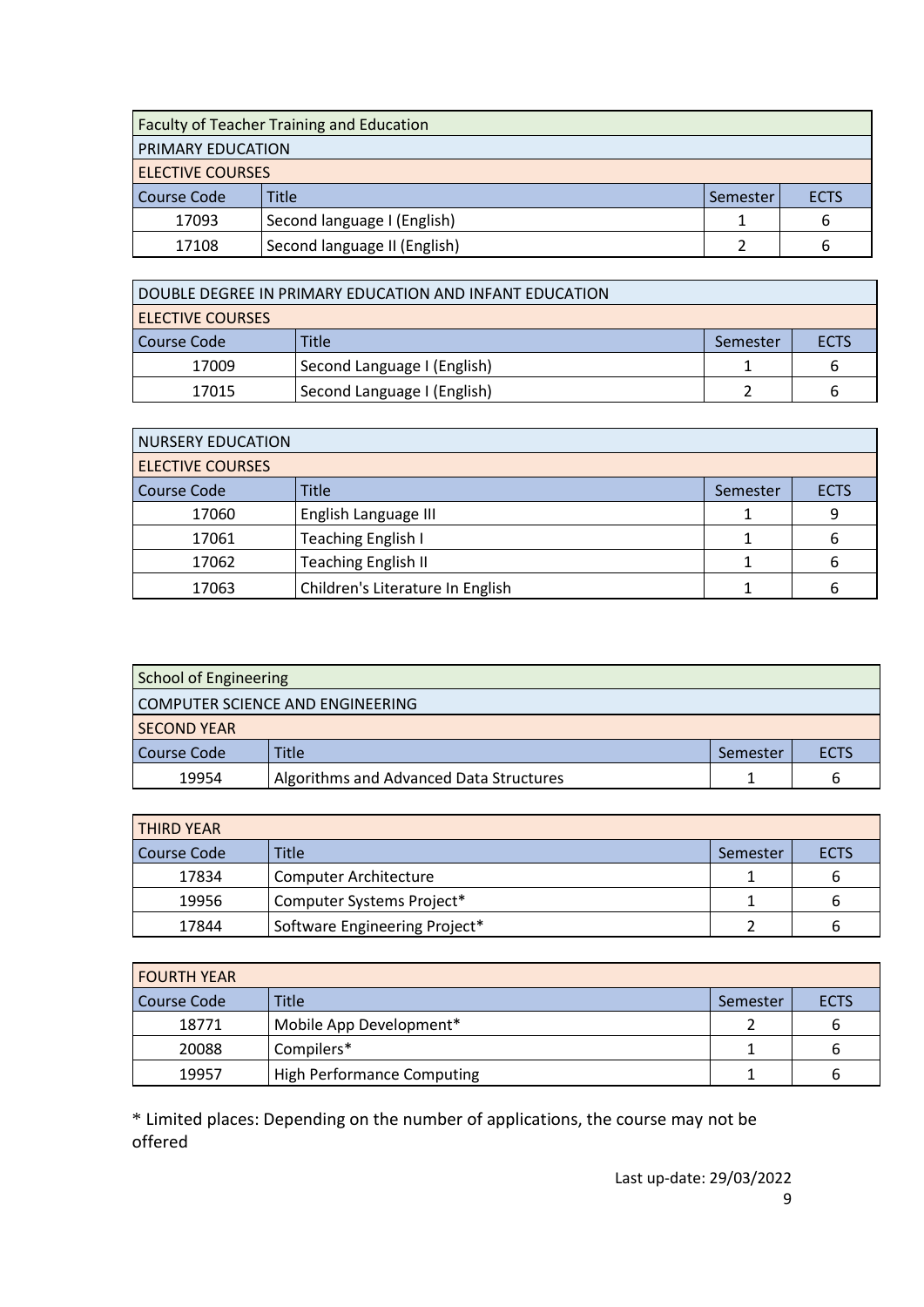| <b>Faculty of Sciences</b> |                             |          |             |
|----------------------------|-----------------------------|----------|-------------|
| <b>CHEMISTRY</b>           |                             |          |             |
| <b>FIRST YEAR[7]</b>       |                             |          |             |
| <b>Course Code</b>         | <b>Title</b>                | Semester | <b>ECTS</b> |
| 19317                      | <b>General Chemistry I</b>  |          |             |
| 19318                      | <b>General Chemistry II</b> |          |             |

| <b>SECOND YEAR</b> |                               |          |             |
|--------------------|-------------------------------|----------|-------------|
| <b>Course Code</b> | <b>Title</b>                  | Semester | <b>ECTS</b> |
| 19325              | <b>Physical Chemistry I</b>   |          | 6           |
| 19326              | <b>Physical Chemistry II</b>  |          | 6           |
| 19327              | Inorganic Chemistry I         |          | 6           |
| 19328              | <b>Inorganic Chemistry II</b> |          | 6           |
| 19329              | <b>Organic Chemistry I</b>    |          | 6           |
| 19330              | <b>Organic Chemistry II</b>   |          |             |

| <b>THIRD YEAR</b>  |                                               |          |             |
|--------------------|-----------------------------------------------|----------|-------------|
| <b>Course Code</b> | <b>Title</b>                                  | Semester | <b>ECTS</b> |
| 16367              | <b>Structural Characterization</b>            |          | 6           |
| 19331              | Instrumental Analytical Chemistry I-Grupo 937 |          | 6           |
| 19333              | <b>Physical Chemistry III</b>                 |          | 6           |
| 19334              | Physical Chemistry IV                         | 2        | 6           |
| 19335              | Advanced Inorganic Chemistry I                |          | 6           |
| 19336              | Advanced Inorganic Chemistry II               |          | 6           |
| 19337              | <b>Advanced Organic Chemistry I</b>           | 1        | 6           |
| 19338              | Advanced Organic Chemistry II                 |          |             |

| I FOURTH YEAR |                                               |          |             |  |
|---------------|-----------------------------------------------|----------|-------------|--|
| Course Code   | <b>Title</b>                                  | Semester | <b>ECTS</b> |  |
| 16365         | <b>Materials Science</b>                      |          |             |  |
| 16374         | Natural Products and Pharmaceutical Chemistry |          |             |  |
| 16376         | <b>Environmental Chemistry</b>                |          |             |  |

| <b>ELECTIVE COURSES</b> |                                         |          |             |  |
|-------------------------|-----------------------------------------|----------|-------------|--|
| <b>Course Code</b>      | <b>Title</b>                            | Semester | <b>ECTS</b> |  |
| 18870                   | <b>Organic Chemistry</b>                |          |             |  |
| 18871                   | Cell Biology                            |          |             |  |
| 18872                   | <b>Basic Statistics and Probability</b> |          |             |  |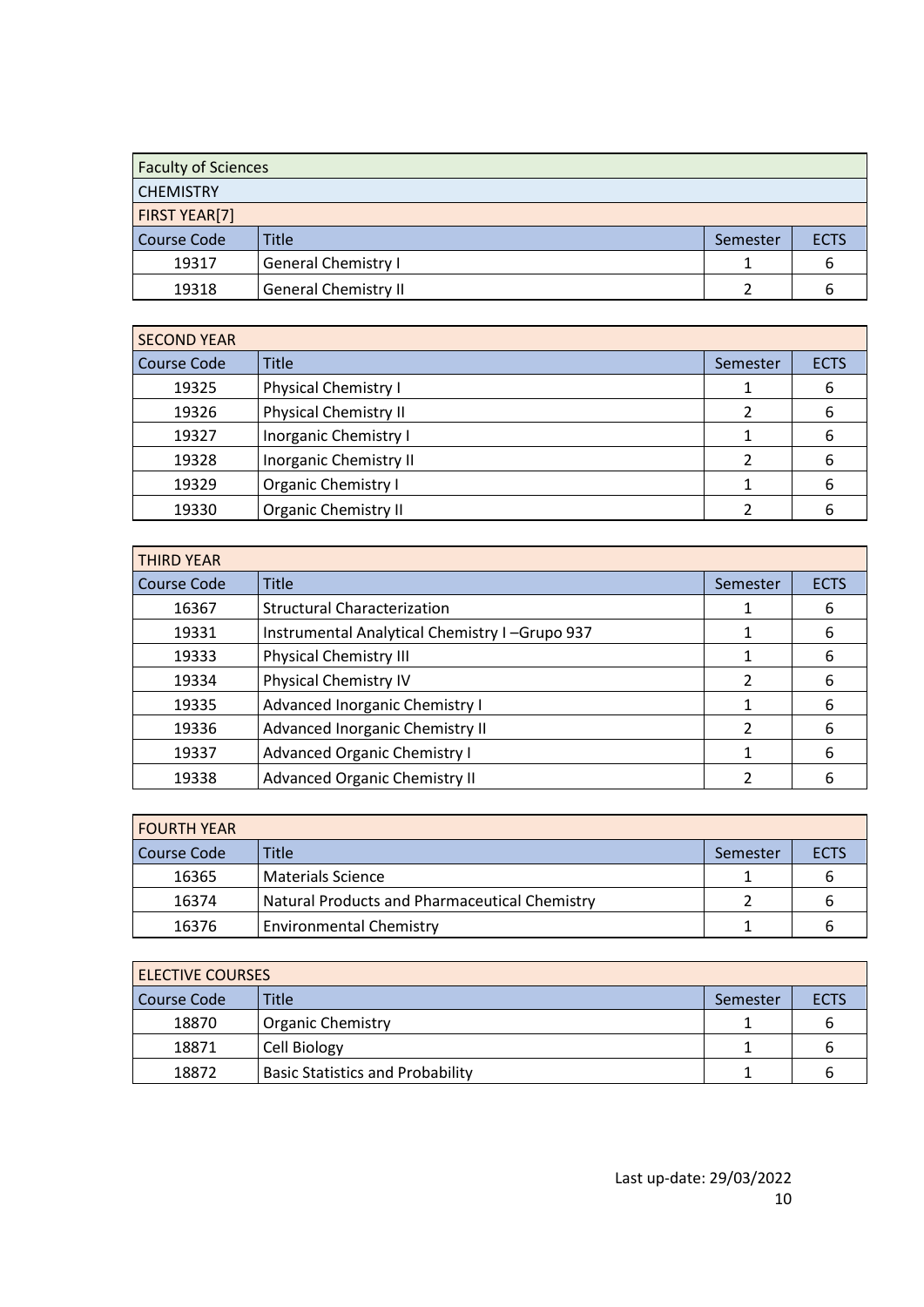#### 2. Graduate Study programmes in English 2022-2023

| <b>Faculty of Science</b>                           |                                                            |         |             |  |
|-----------------------------------------------------|------------------------------------------------------------|---------|-------------|--|
| Master's degree in (all subjects taught in English) |                                                            |         |             |  |
| <b>Master Code</b>                                  | <b>Master Title</b>                                        | Period  | <b>ECTS</b> |  |
| 688                                                 | <b>Mathematics and Applications</b>                        | 1 year  | 60          |  |
| 679                                                 | Biotechnology                                              | 1 year  | 60          |  |
| 618/752                                             | <b>Theoretical Physics</b>                                 | 1 year  | 60          |  |
| 656                                                 | <b>Condensed Matter Physics and Biological Systems</b>     | 1 year  | 60          |  |
| 616                                                 | Theoretical Chemistry and Computational Modelling*         | 2 years | 120         |  |
| 676                                                 | Molecular Nanoscience and Nanotechnology                   | 1 year  | 60          |  |
| 678                                                 | <b>Biomolecules and Cell Dynamics</b>                      | 1 year  | 60          |  |
| 554/709                                             | Nuclear Physics (the following subjects taught in English) | 1 year  | 60          |  |
| 33108                                               | Many-Body Theory in Nuclear Physics                        | Annual  | 6           |  |
| 32236                                               | <b>Nuclear Astrophysics</b>                                | Annual  | 6           |  |
| 32234                                               | <b>Applied Nuclear Physics I</b>                           | Annual  | 6           |  |
| 32235                                               | <b>Applied Nuclear Physics II</b>                          | Annual  | 6           |  |

#### 2.1. Master's degrees offered in English 2022-2023

\*Available for Erasmus Mundus program (Code: 651, 748, 751)

| <b>Faculty of Business and Economic Sciences</b>             |  |  |  |  |  |  |
|--------------------------------------------------------------|--|--|--|--|--|--|
| Master's Degree in (all subjects taught in English)          |  |  |  |  |  |  |
| Master Title<br>Master Code<br>Period<br><b>ECTS</b>         |  |  |  |  |  |  |
| <b>Quantitative Economic Analysis</b><br>746<br>60<br>1 vear |  |  |  |  |  |  |

| Faculty of Law                                      |                                                                 |          |             |  |
|-----------------------------------------------------|-----------------------------------------------------------------|----------|-------------|--|
| Master's Degree in (all subjects taught in English) |                                                                 |          |             |  |
| Master Code                                         | <b>Master Title</b>                                             | Period   | <b>ECTS</b> |  |
| 720                                                 | Democracy and Government*                                       | 1 year   | 60          |  |
|                                                     | Master's Degree in (the following subject is taught in English) |          |             |  |
| <b>Master Code</b>                                  | <b>Master Title</b>                                             | Period   | <b>ECTS</b> |  |
|                                                     | <b>EUROSUD</b>                                                  | 1 year   | 60          |  |
| Course Code                                         | Title                                                           | Semester | <b>ECTS</b> |  |
| 31980                                               | Democratic transition Processes in the Arab World               |          | 6           |  |
|                                                     | Master's Degree in (the following subject is taught in English) |          |             |  |
| <b>Master Code</b>                                  | Title                                                           | Period   | <b>ECTS</b> |  |
| 719                                                 | International Relations and African Studies                     | 1 year   | 60          |  |
| Course Code                                         | Title                                                           | Semester | <b>ECTS</b> |  |
|                                                     | Politics of the European Union                                  |          | 6           |  |

\*Except Subject "Social Science Research Design" taught in Spanish.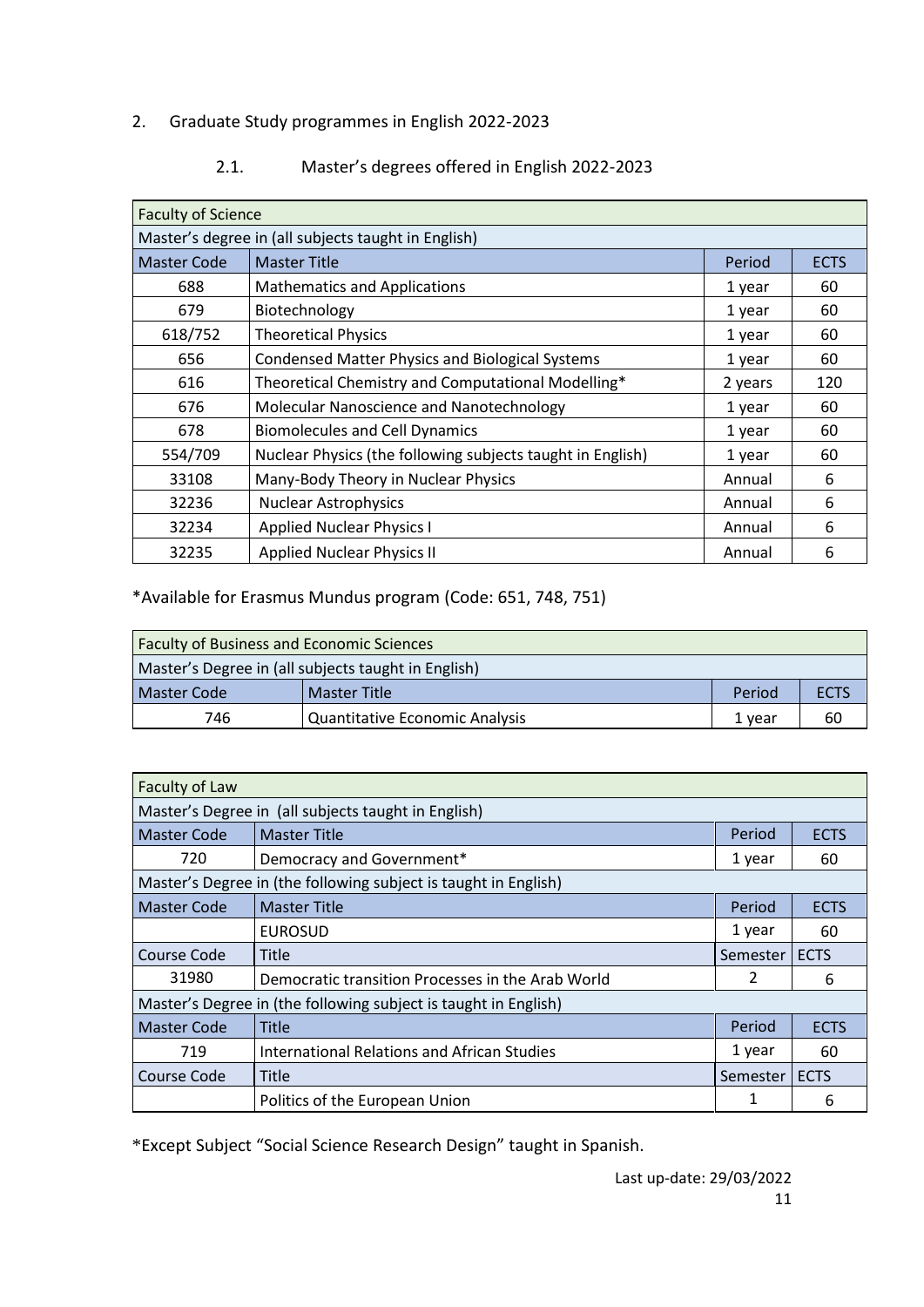| Faculty of Philosophy and Arts                                    |                                                                            |                       |             |  |  |  |
|-------------------------------------------------------------------|----------------------------------------------------------------------------|-----------------------|-------------|--|--|--|
|                                                                   | Master's Degree in (all subjects taught in English)                        |                       |             |  |  |  |
| <b>Master Code</b>                                                | <b>Master Title</b>                                                        | Period<br><b>ECTS</b> |             |  |  |  |
| 601                                                               | Literary and Cultural Studies in Great Britain and Anglophone<br>Countries | 1 year                | 60          |  |  |  |
| 543                                                               | <b>English Applied Linguistics</b>                                         | 1 year                | 60          |  |  |  |
| 621/740                                                           | Urban studies Four Cities                                                  | 2 years               | 120         |  |  |  |
|                                                                   | Master's Degree in (the following subject is taught in English)            |                       |             |  |  |  |
| <b>Master Code</b>                                                | <b>Master Title</b>                                                        | Period                | <b>ECTS</b> |  |  |  |
| Estudios Árabes e Islámicos Contemporáneos<br>529<br>60<br>1 year |                                                                            |                       |             |  |  |  |
| Course Code                                                       | Title                                                                      | Semester              | <b>ECTS</b> |  |  |  |
| 31980                                                             | Democratic Transition processes in the arab world                          | 2                     | 6           |  |  |  |

| School of Engineering                               |                                                     |        |             |  |  |
|-----------------------------------------------------|-----------------------------------------------------|--------|-------------|--|--|
| Master's Degree in (all subjects taught in English) |                                                     |        |             |  |  |
| Master Code                                         | Master Title                                        | Period | <b>ECTS</b> |  |  |
|                                                     | Deep Learning for Audio and Video Signal Processing | 1 vear | 60          |  |  |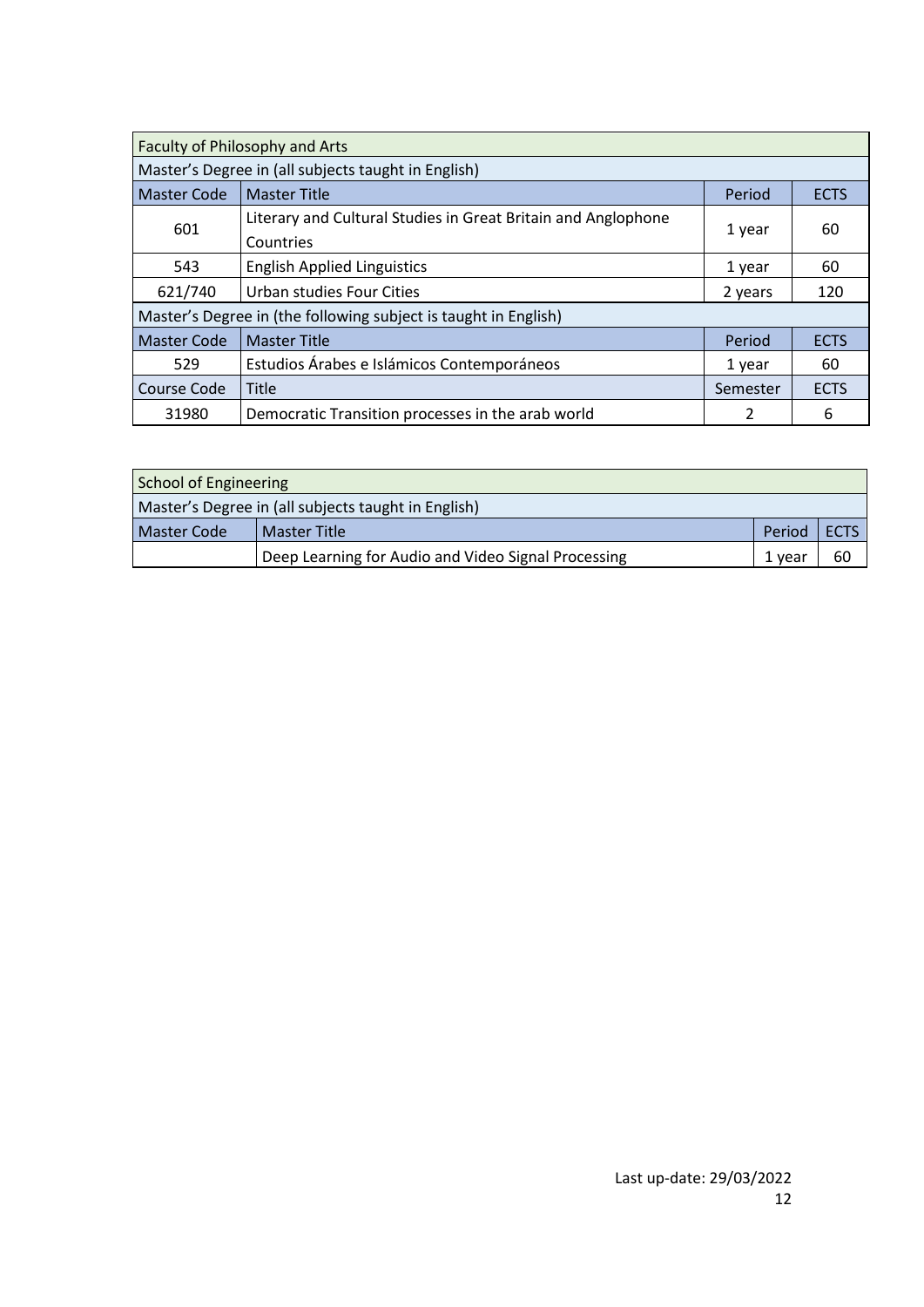| <b>School of Engineering</b> |                                                                                                  |                |             |
|------------------------------|--------------------------------------------------------------------------------------------------|----------------|-------------|
|                              | <b>Master Title</b>                                                                              | Period         | <b>ECTS</b> |
|                              | ICT Research and Innovation<br>(the following subjects are taught in English)                    | 1 year         | 60          |
| <b>Course Code</b>           | Subject Title                                                                                    | Semester       | <b>ECTS</b> |
| 32432                        | Model-Driven Software Development                                                                | 1              | 6           |
| 32428                        | Characterization of Biological Networks and Topologies                                           | $\overline{2}$ | 6           |
|                              | <b>Master Title</b>                                                                              | Period         | <b>ECTS</b> |
|                              | Image Processing and Computer Vision<br>(the following subjects are taught in English)           | 2 years        | 120         |
| <b>Course Code</b>           | Subject Title                                                                                    | Semester       | <b>ECTS</b> |
| 33245                        | Tomography and 3D Imaging applied to<br><b>Biomedical Samples</b>                                | 2              | 6           |
| 33239                        | Applied video sequences analysis                                                                 | $\overline{2}$ | 6           |
| 33244                        | People detection and biometric recognition                                                       | 2              | 6           |
| 33489                        | Fundamentals and Basic Tools for Deep Learning                                                   | 2              | 6           |
| 33243                        | Vision for multiple or moving cameras                                                            | 2              | 6           |
|                              | <b>Master Title</b>                                                                              | Period         | <b>ECTS</b> |
|                              | Formal Methods Computer Engineering: all subjects<br>taught in English except 33137 (in Spanish) | 1 year         | 60          |
|                              | <b>Master Title</b>                                                                              | Period         | <b>ECTS</b> |
|                              | Deep Learning for Audio and Video Signal Processing:<br>all subjects taught in English           | 1 year         | 60          |

#### 2.2. Bilingual Master's degrees 2022-2023

| <b>Faculty of Medicine</b>                          |                                                                 |          |             |  |  |
|-----------------------------------------------------|-----------------------------------------------------------------|----------|-------------|--|--|
| Master's Degree in (all subjects taught in English) |                                                                 |          |             |  |  |
| Master Code                                         | <b>Master Title</b>                                             | Period   | <b>ECTS</b> |  |  |
| 428/675                                             | Molecular Biomedicine*                                          | 1 Year   | 60          |  |  |
|                                                     | <b>Pharmacology Research</b>                                    | 1 year   | 70          |  |  |
|                                                     | Master's Degree in (the following subject is taught in English) |          |             |  |  |
| <b>Master Code</b>                                  | <b>Master Title</b>                                             | Period   | <b>ECTS</b> |  |  |
|                                                     | Neuroscience                                                    | 1 year   | 90          |  |  |
| Course Code                                         | Title                                                           | Semester | <b>ECTS</b> |  |  |
| 33392                                               | Monografías Avanzadas en Neurociencia                           | 2        | 2           |  |  |
|                                                     | Bioinformatics and Computational Biology**                      | 1 year+  | 72          |  |  |
|                                                     | Master's Degree in (the following subject is taught in English) |          |             |  |  |
| <b>Master Code</b>                                  | <b>Master Title</b>                                             | Period   | <b>ECTS</b> |  |  |
|                                                     | Epidemiology                                                    |          | 60          |  |  |
| Course Code                                         | Title                                                           | Semester | <b>ECTS</b> |  |  |
| 33348                                               | An introduction to missing data in epidemiological research     | 2        | 2           |  |  |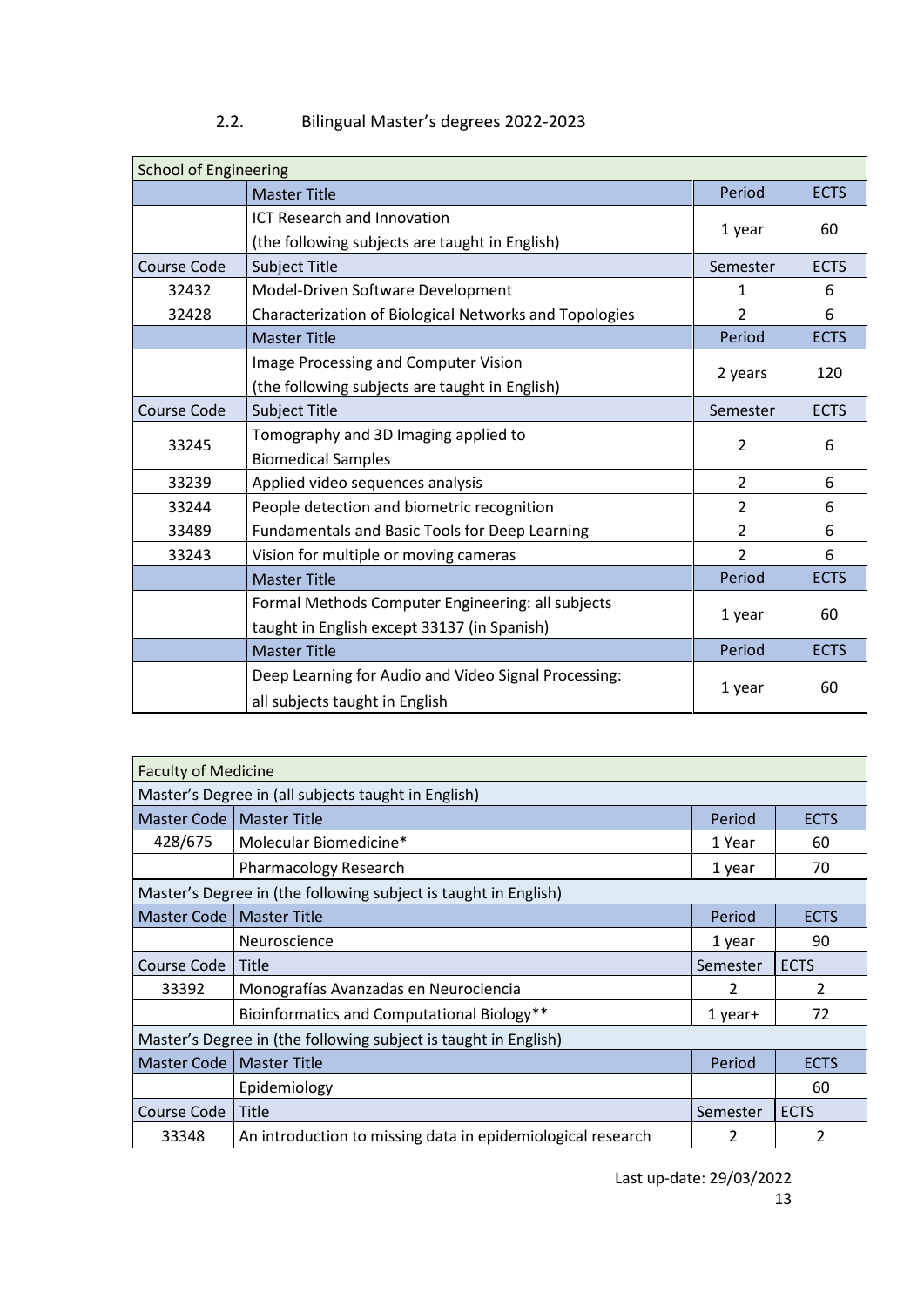\* All subjects taught in English except 31047 Animal Testing and Bioethics (in Spanish)

\*\*The courses of this Master are taught at the School of Engineering

| <b>Faculty of Teacher Training and Education</b> |                                                                |          |             |  |
|--------------------------------------------------|----------------------------------------------------------------|----------|-------------|--|
| <b>Master Code</b>                               | <b>Master Title</b>                                            | Period   | <b>ECTS</b> |  |
| 729                                              | Attention to Diversity in Bilingual Childhood and Primary      | 1 year   | 60          |  |
|                                                  | <b>Education Centers</b>                                       |          |             |  |
| Course Code                                      | <b>Title</b>                                                   | Semester | <b>ECTS</b> |  |
| 33358                                            | Bilingualism and CLIL Approach in Pre-Primary and Primary      | 2        | 4           |  |
|                                                  | Education                                                      |          |             |  |
| 33359                                            | Intercultural Communicative Competence and Bilingualism        |          | 4           |  |
| 33360                                            | Designing and Planning Inclusive Projects in Bilingual Schools |          |             |  |